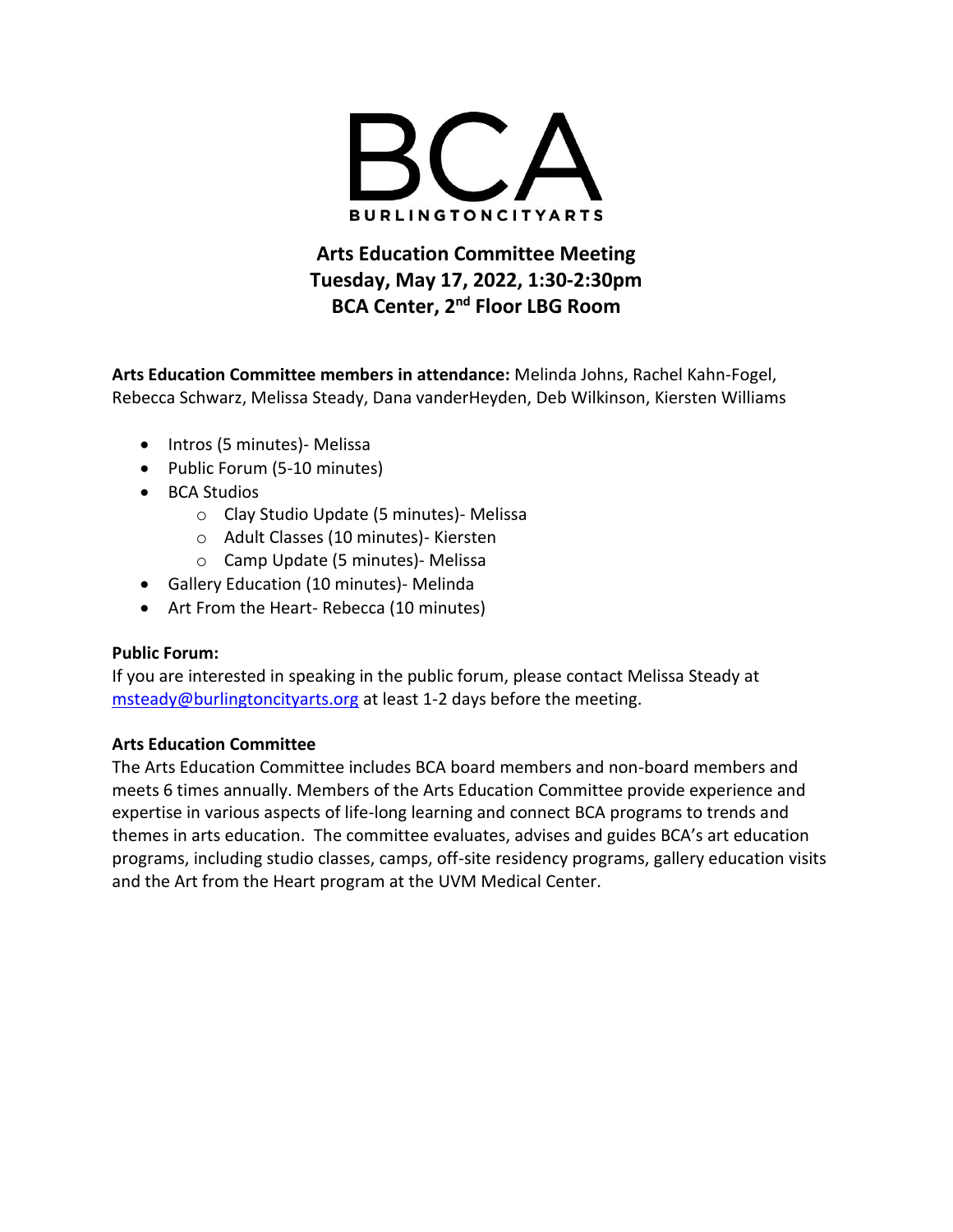# **CLAY STUDIO**

We are currently interviewing for a new Clay Studio Manager and have interviewed 6 candidates out of 11 applicants. Hopefully we'll know some next steps in the next week or so!

### **ADULT CLASSES**

### **WINTER/SPRING 2022 ADULT**

We are wrapping up our busiest adult programs season – the Winter/Spring session of Adult Classes.

- We offered 64 Adult Classes this Winter/Spring, which comes to 425 seats (spots for students). As of today, 5/11, we filled 394 of those seats, which means our Winter/Spring adult classes ran at 93% capacity. Over half of those classes were either full or almost full.
- We brought in a net profit of about \$76,000. To compare, we brought in \$71,946 in the Winter/Spring of 2019, the last year before COVID – so it was our best Winter/Spring Adult season yet!
- Inclusive Arts Printmaking Class

# **SUMMER 2022 ADULT**

- New Photography and Print instructor Sarah Jayne Kennelly (return of cyanotype workshop)
- 11 Adult Classes being offered in all different mediums less classes to allow for camp and open studio
- Registration opens May 23rd

#### **FALL 2022 ADULT PREVIEW**

Working on new Alzheimer's community class this fall:

#### **PAINTING WITH KARA WARE**

BCA Draw, Paint and Print Studios, 405 Pine Street, Burlington, VT Instructor: Kara Ware 10am-12pm September 12-October 24, 2022 (no class 10/10) 6 weeks # of participants – 12 people max (that includes caregivers!) Join us at the Burlington City Arts Studios in a morning of imaginative and colorful painting with artist Kara Ware. Try out a variety of painting media, tools and techniques. The process of painting engages social skills and often brings up meaningful memories. Students will be encouraged to share these stories through their art and explore their personal interests or artistic goals. This class is an emotionally safe environment, sensitive to the needs of students and caregivers. No experience necessary, all supplies will be provided.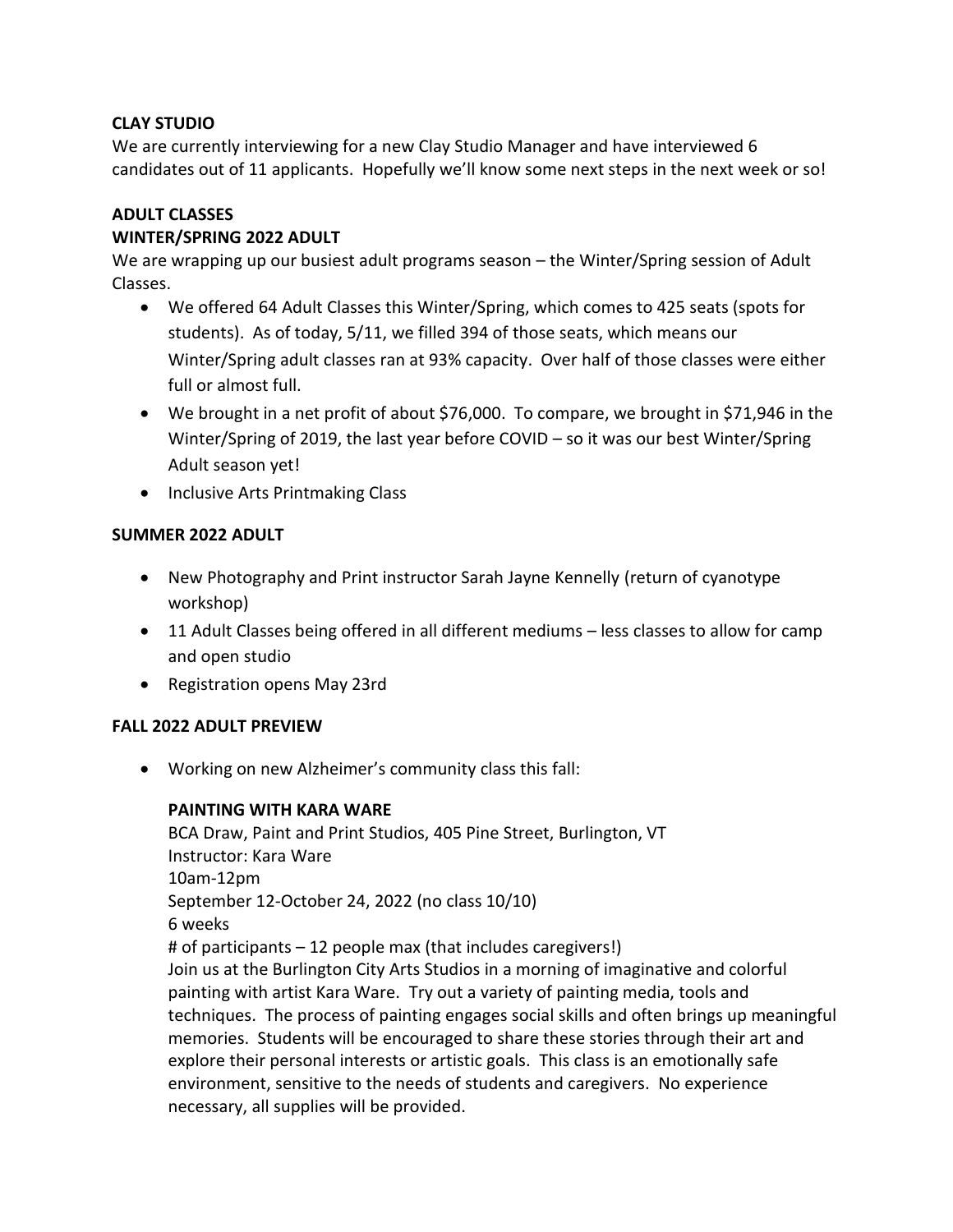\*will work closely with caregivers to provide training for instructor, professional development.

- Have some new teachers (Stuart Gair) and some returning fantastic teachers (Katie Loesel)
- Planning for about 32 classes over the 12 weeks! Developing Digital classes as well as bringing back monoprint.

**OTHER NOTES:** I've been busy with interviews – for our new teammate in the clay studio and new instructors. We also have a new Fiscal Year starting in July, which I help the Education Team prepare for, so lots of materials/budget planning!

# **CAMPS**

Four weeks to opening day!

71 Camps + 8 Aftercare weeks (21 more camps than Camp '21= 50 camps) 528 spots offered (215 spots more than Camp' 21=298 spots)

First week of Camp registration (week of Feb. 7) = filled 353 of our total 513 camp spots, meaning in just over 48 hours we are **68.8%** of the way sold and 26 out of 80 Aftercare spots. First sold out camp= Stuffies (ages 6-8)

Last year we had 9 camps for Teens (ages 12-18) and this year we have 18....a full 100% increase!

# **GALLERY EDUCATION**

See.Think.Do! Programs and Tours March/April/May to date Attendance: 53 Youth / 58% BTV youth 15 University Students / 100 % BTV 22 adult/teachers

Mar 14, UVM w/ Kate McKernan Alternative Sites Art Ed majors, Tour / 10 students Mar 21, Bridging Program/partnership / 4 students, 3 mentors Mar 28, Bridging Program/partnership / 12 students, 12 mentors/teachers Apr 11, Chittenden Homeschool Group / 6 students, 5 parents/teachers Apr 22, UVM Dream Elementary After School Program / 12 students, 5 mentors/ BTV Youth May 17, Mater Christi Elementary / 19 students, 1 teacher / BTV Youth

Upcoming tours/programs May 23, Bridging Program, est. 12 students/13 teachers/mentors

June 3, BHS YES program. Est 12 students/1 teacher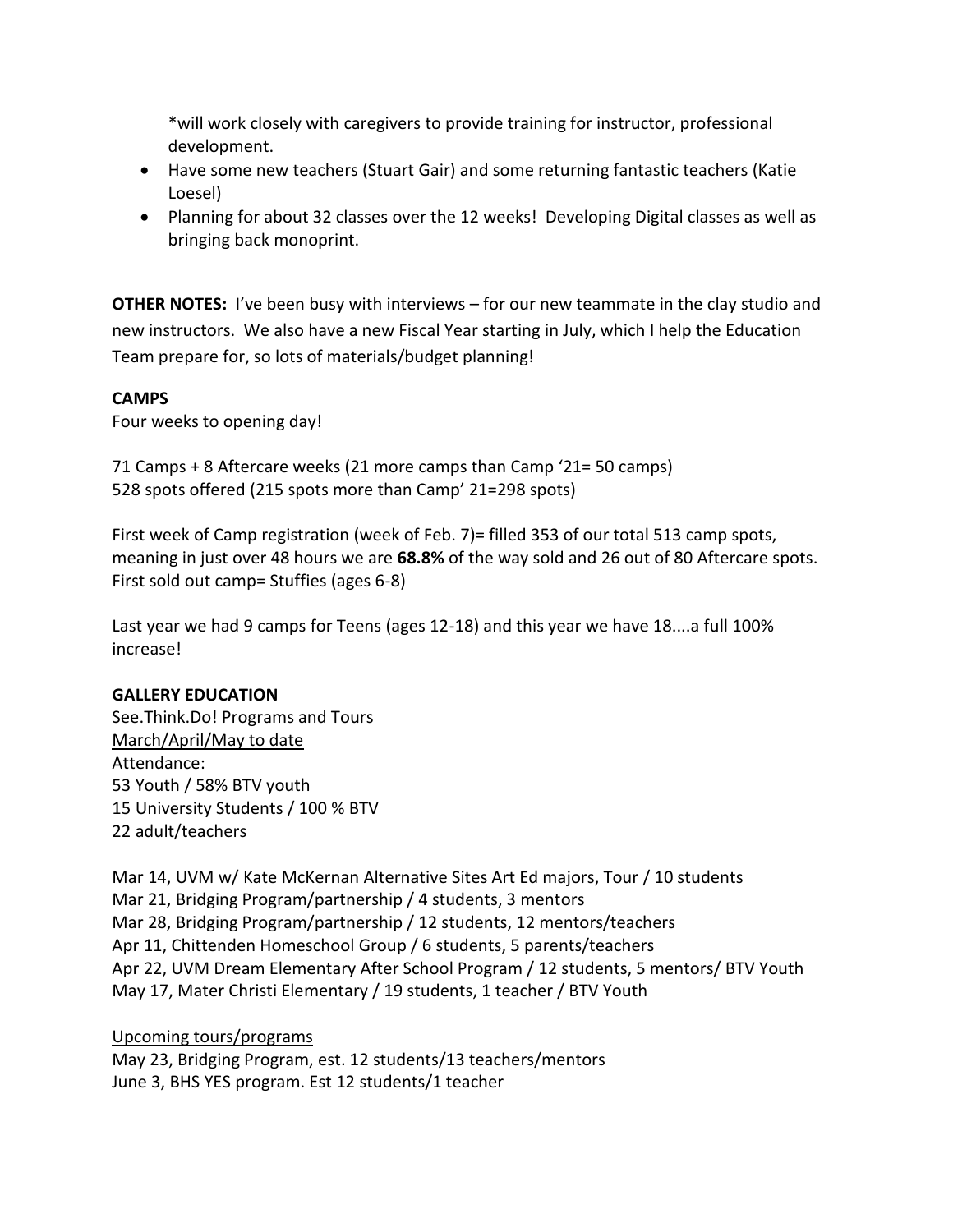July 27, Sara Holbrook Elementary summer program/Sustainability Academy, est. 60 students/12 staff.

### Scholarships/Mar-June

Total scholarship award: \$295.00 / \$5/student 59 Youth received/receiving full scholarship, 73% (43) BTV Residents and 27% (16) Other Bridging Program partnership/full scholarship 16 students / 2 programs / \$80 UVM Dream Elementary / full scholarship 12 students / \$60 Mater Christi elementary / full scholarship 19 students / \$95 BHS / full scholarship 12 students / \$60 (total scholarship award for FY22 est. \$810)

#### Revenue

Invoice for programs \$210/ 42 students x \$5/ea.

Family Art Saturday / Monthly Free Public Program Total Attendance: 149 youth and family March 26 / 69 participants April 23 / Collaboration w/ Church St Marketplace for Earth Day/ 80 participants

Gallery Educators and Volunteers for Gallery Education Programs 3 Gallery Educators / lost one, down to 2 in April. 2 Volunteers / 3-5 hours/week as needed.

Planning Summer Programs Summer Exhibitions See.Think.Do! / FAS, exhibitions open June 22. Gallery Explorers Summer Camp Ages 9-11 Week 4, July 11-15 and Week 5, July 18-22, full day. Enrollment,10 max/camp- as of 5.17/ week 4: 4, 40% full, week 5: 9, 90% full. P.A.L. Camp, August 8/9 and August 15/16, full day/ Ages 6-10

Hiring Summer Programs Hired three Teaching Assistants for summer camps at BCA Center/ worked with Lauren. Need to hire one instructor for P.A.L. Camp Aug 8/9.

Posted BCA Gallery Educator position for summer See.Think.Do!/FAS program needs and into fall/school year. Received three applicants / interviews and decisions/offers by June 1.

#### **ART FROM THE HEART**

"Spring Cleaning" condensing the two AFTH workspaces (BCA Center and UVMMC) to the UVMMC space.

Preparing for new volunteers: updating Orientation Guide, organizing files & space, talking with UVMMC staff, recruiting new volunteers.